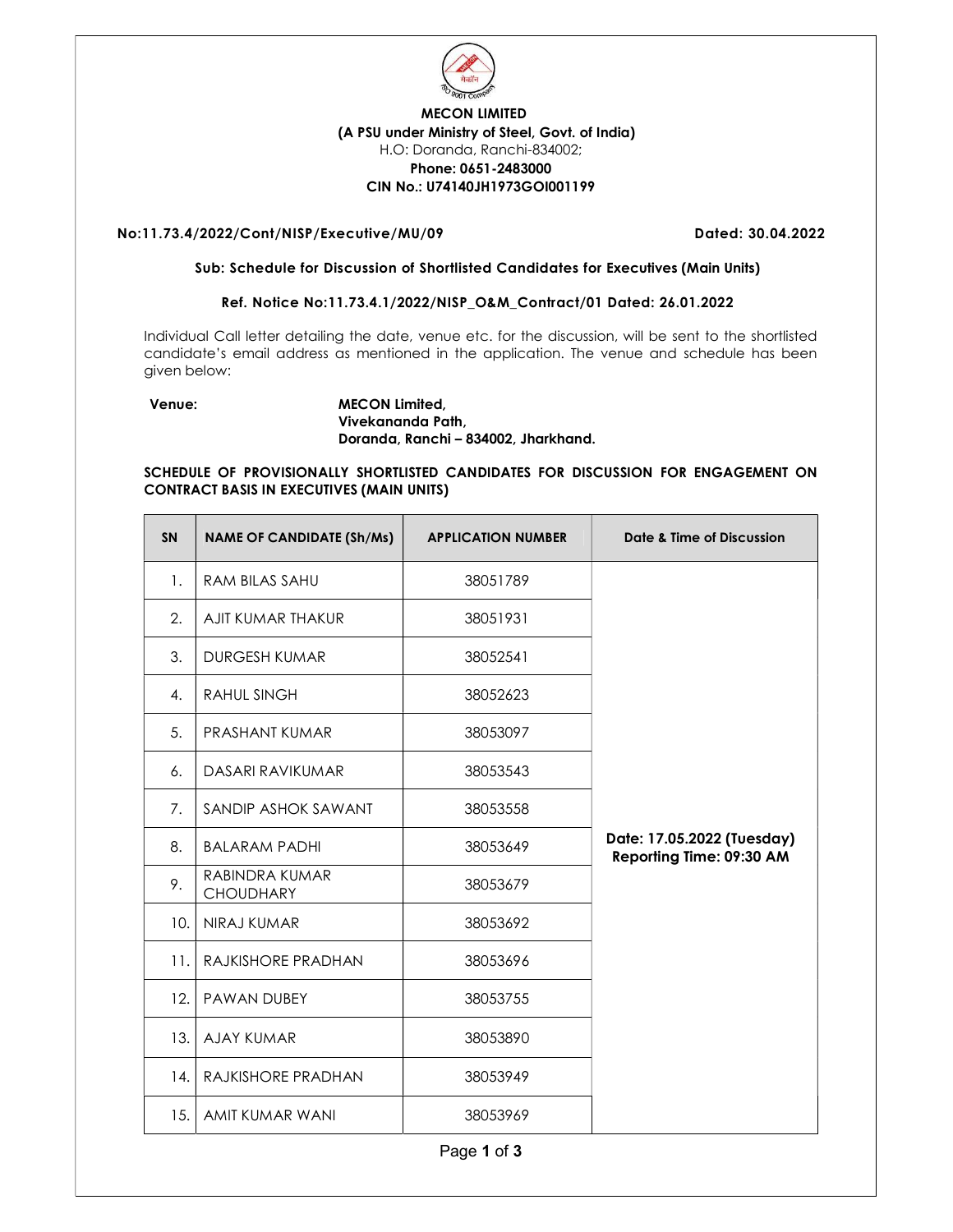| SN    | <b>NAME OF CANDIDATE (Sh/Ms)</b>         | <b>APPLICATION NUMBER</b> | Date & Time of Discussion                              |
|-------|------------------------------------------|---------------------------|--------------------------------------------------------|
| 16.   | <b>BIPIN KUMAR</b>                       | 38053971                  | Date: 17.05.2022 (Tuesday)<br>Reporting Time: 02:00 PM |
| 17.1  | RAJIVA KUMAR GUPTA                       | 38054021                  |                                                        |
| 18. I | SURENDRA KUMAR                           | 38054022                  |                                                        |
| 19.1  | <b>B SIBY</b>                            | 38054035                  |                                                        |
| 20.   | NEERAJ KUMAR<br><b>DEWANGAN</b>          | 38054067                  |                                                        |
| 21.   | ATMARAM GULAB JADHAV                     | 38054131                  |                                                        |
| 22.   | LAXMIKANT CHAPLE                         | 38051285                  |                                                        |
| 23.   | NAVEEN KUMAR                             | 38052508                  |                                                        |
| 24.   | <b>JAMES A</b>                           | 38054218                  |                                                        |
| 25.   | <b>BIDESHWAR PATHAK</b>                  | 38051260                  |                                                        |
| 26.   | SOMESH NAHAR                             | 38050898                  |                                                        |
| 27.   | OM PRAKASH CHOUHAN                       | 38051050                  |                                                        |
| 28.   | <b>KUNDAN KUMAR</b>                      | 38051906                  |                                                        |
| 29.   | MRUTYUNJAYA KUMAR<br>SAHU                | 38051682                  |                                                        |
| 30.   | <b>UMESH KUMAR</b>                       | 38052105                  |                                                        |
| 31.1  | RAKESH KUMAR VERMA                       | 38052208                  |                                                        |
|       | 32. HIRALAL GHIDOLE                      | 38052506                  |                                                        |
| 33.   | <b>SURESH KUMAR</b><br><b>THODABANDI</b> | 38052821                  |                                                        |
| 34.   | VISHAL DHANRAJ DUKARE                    | 38051744                  | Date: 17.05.2022 (Tuesday)<br>Reporting Time: 09:30 AM |
| 35.   | MURLIDHAR VERMA                          | 38051854                  |                                                        |
| 36.   | JASHVANT YADAV                           | 38052712                  |                                                        |
| 37.   | <b>TAJUDDIN ALI</b>                      | 38052763                  |                                                        |
| 38.   | ASHWINI KUMAR                            | 38053008                  |                                                        |
| 39.   | <b>BINOD KUMAR SINGH</b>                 | 38053047                  |                                                        |
| 40.   | KUNAPULI SRINIVAS                        | 38053116                  |                                                        |
| 41.   | ALOK KUMAR SINGH                         | 38052699                  |                                                        |
|       | <b>KAMESH YADAV</b>                      | 38053141                  |                                                        |